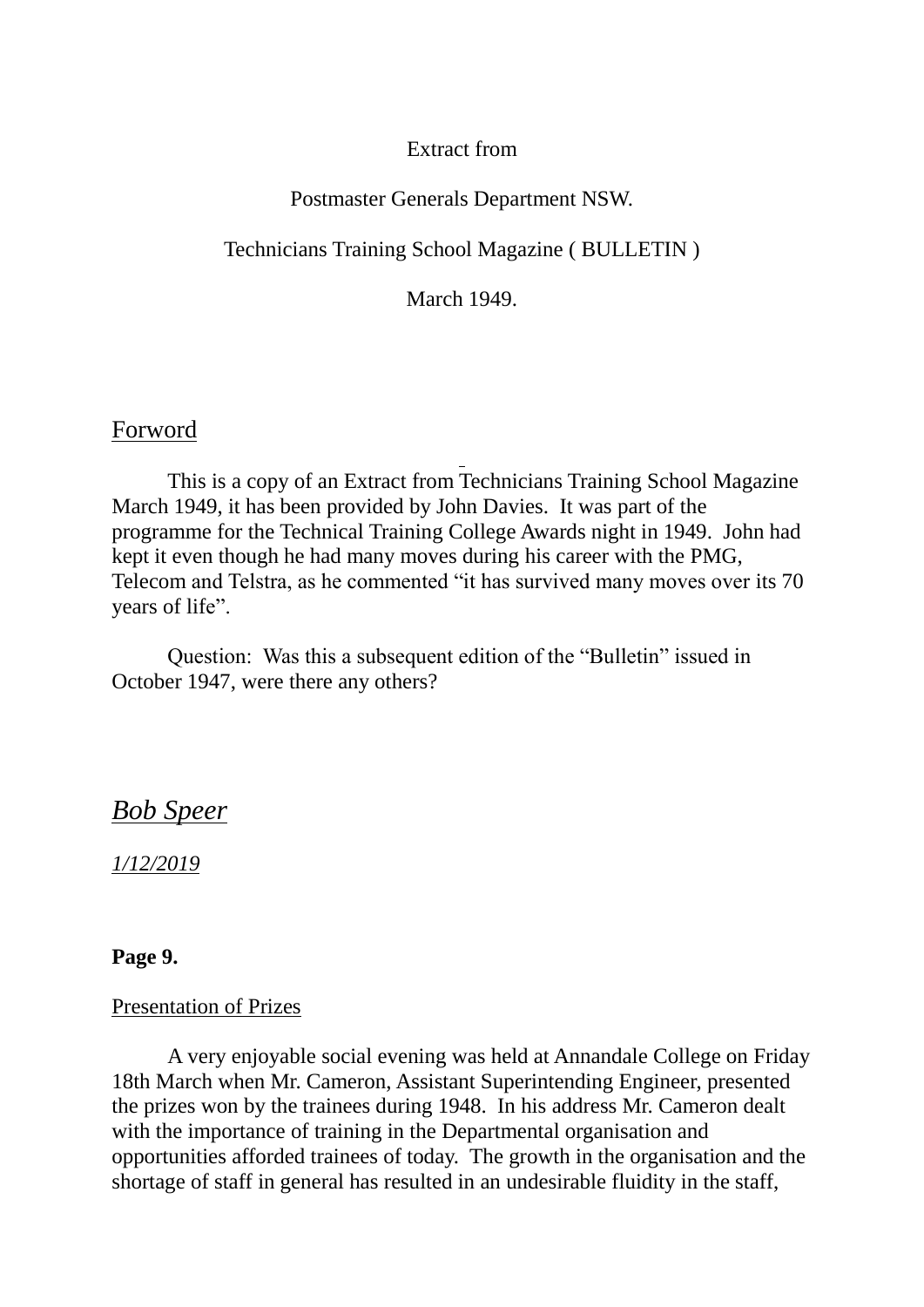but nevertheless a high degree of efficiency had been reached. Before congratulating the successful students, Mr. Cameron stressed the point that, although training formed a part of their work it was necessary to appreciate the benefits and make the most of the opportunities now being offered.

The social took the form of a concert and items were contributed by Miss Luciano attached to the education & Welfare Section, and who made a name for herself in "The Quaker Girl", and Mr. L. Daly, of the General Works Section. Both artists kindly gave their services for the evening and their items were very much appreciated by the large attendance. They were ably supported by members of the Training Organisation, who included the following:- Messrs, W. Boldiston, Clarinettist, G. Pitt and A. Casey, Soloists; N. R. Gulliver and L. Cottier, Comedians; R. E. Carle, Pianists; D. Thwaites, Entertainer; E. Action, violinist. All the performers are to be congratulated on their very fine efforts and the organisers are very grateful for the ready assistance offered from all sides.

The stage setting and seating accommodation were the work of Mr. Lovering, Mr. McKenzie and their small band of willing workers.

On behalf of the College the M.C., Mr. Hyde, extended a welcome to the visitors Mesdames Leathart and Callaghan and Misses Rohan and Handley.

A contributing factor to the success of the evening was the supper which was in the capable hands of Miss Lamont of the Cafeteria.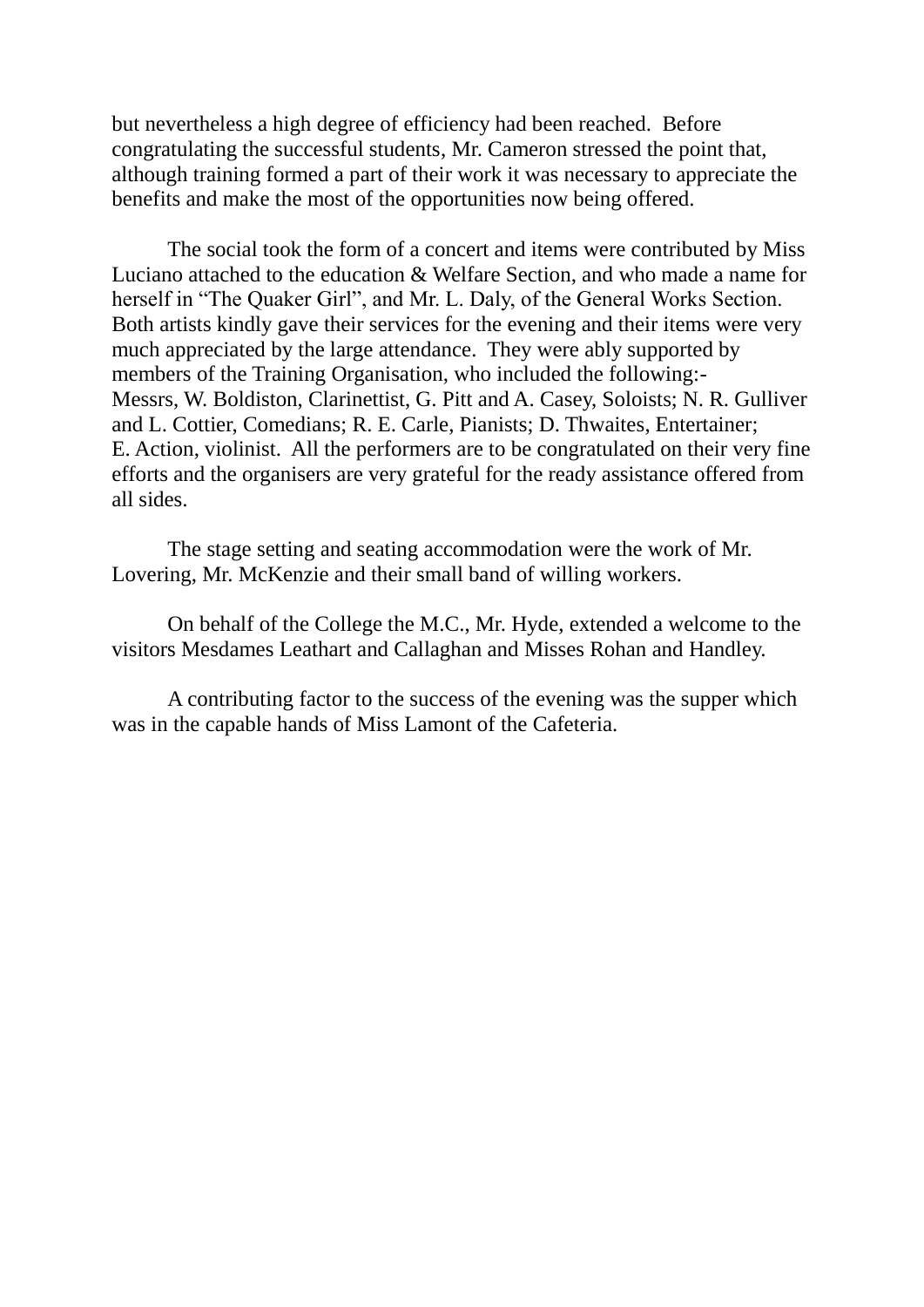| <u>1st Year</u> |                | <u>1st Year Cont.</u> |                |
|-----------------|----------------|-----------------------|----------------|
| Ainsworth J.B.  | $\mathsf{C}$   | Wilkie R.J.           | $\mathbf F$    |
| Akhurst R.J.    | B              | Pepper T              | $\mathsf{C}$   |
| Austin D.L.     | $\overline{C}$ | Cowie R.E.            | $\bf{B}$       |
| Barry K.P.      | $\mathcal{C}$  | Churchward K.P.       | B              |
| Barwick D.J.    | B              | O'Keefe M.S.          | $\mathcal{C}$  |
| Beagle J.S.     | $\mathcal{C}$  | Adams A.A.            | B              |
| Betts J.M.      | B              | Swartz J.A.           | B              |
| Bourke K.F.     | B              |                       |                |
| Brown M.A.      | $\mathcal{C}$  | <u>2nd Year</u>       |                |
| Buttsworth K.H. | B              |                       |                |
| Carey N.G.      | B              | Ballard K A           | $\mathsf{C}$   |
| Clifton R.V.    | A              | <b>Bamford R</b>      | $\overline{C}$ |
| Commons P.T.    | $\overline{C}$ | Bartley J P           | B              |
| Deak A.W.       | $\overline{C}$ | Bowen J P A           | $\overline{C}$ |
| Duckett W.L.    | B              | Burgess L W           | B              |
| Edmunds R.L.    | B              | Carmichael L A        | B              |
| Farrell K.T.    | B              | Chandler J P          | $\overline{C}$ |
| Foster R.R.     | B              | Cribb A W             | B              |
| Hall W.H.       | $\mathcal{C}$  | Davidson B E          | A              |
| Hartwell R.R.   | $\bf{B}$       |                       | $\overline{C}$ |
| Hill K.R.       | $\overline{C}$ | Davoren J R F         |                |
|                 | $\bf{B}$       | Dewar G W             | B              |
| Joass R.S.      |                | Duncan D R            | B              |
| Jameson D.C.    | B              | Ellis J A             | $\mathcal{C}$  |
| Jones D.C.      | $\mathsf{C}$   | Ferris K.F.           | B              |
| McClure R.D.    | $\overline{C}$ | Gordon A M            | B              |
| McIntyre R.G.   | $\bf{B}$       | Griffiths J M         | B              |
| Mortimer E.T.   | B              | Hardy A W             | $\mathcal{C}$  |
| Nash J.A.       | $\mathcal{C}$  | Hatton N J            | $\overline{C}$ |
| Morris L.C.     | $\mathcal{C}$  | Jones H B             | B              |
| Osborn R.G.     | B              | Kane D D              | $\overline{C}$ |
| Plowman J.A.    | C              | Knowles V T           | C              |
| Porter D.A.     | $\mathsf{C}$   | Martin E T            | B              |
| Raward R.E.     | $\mathsf{C}$   | Nolan K F             | $\mathsf{C}$   |
| Redman D.F.     | $\overline{C}$ | Parry G W             | A              |
| Scotney S.T.    | $\bf{B}$       | Pinel G W             | $\overline{C}$ |
| Sloman J.W.     | B              | Pryor J J             | $\mathsf{C}$   |
| Stewart L.J.    | $\mathcal{C}$  | <b>Riley F P</b>      | $\overline{C}$ |
| Stokes H.H.     | B              | Scott K Mc P          | B              |
| Turner K.L.     | B              | Shipway A E           | B              |
| Vardy M.K.      | $\mathsf{C}$   | Simpson D J           | B              |
| Vickers T.E.    | $\mathsf{C}$   | Simpson L R           | B              |
| Weir P.B.       | $\overline{C}$ | Smith S J             | A              |
| Whenman H.B.    | $\bf{B}$       | Squair W M            | $\overline{C}$ |
| White M.E.      | B              | Thompson D W          | B              |
| Whyman H.B.     | B              | Tolman J E            | B              |
|                 |                | Weeks J J             | B              |
|                 |                |                       |                |

**Page 10.**

Results of Exams - Various Years.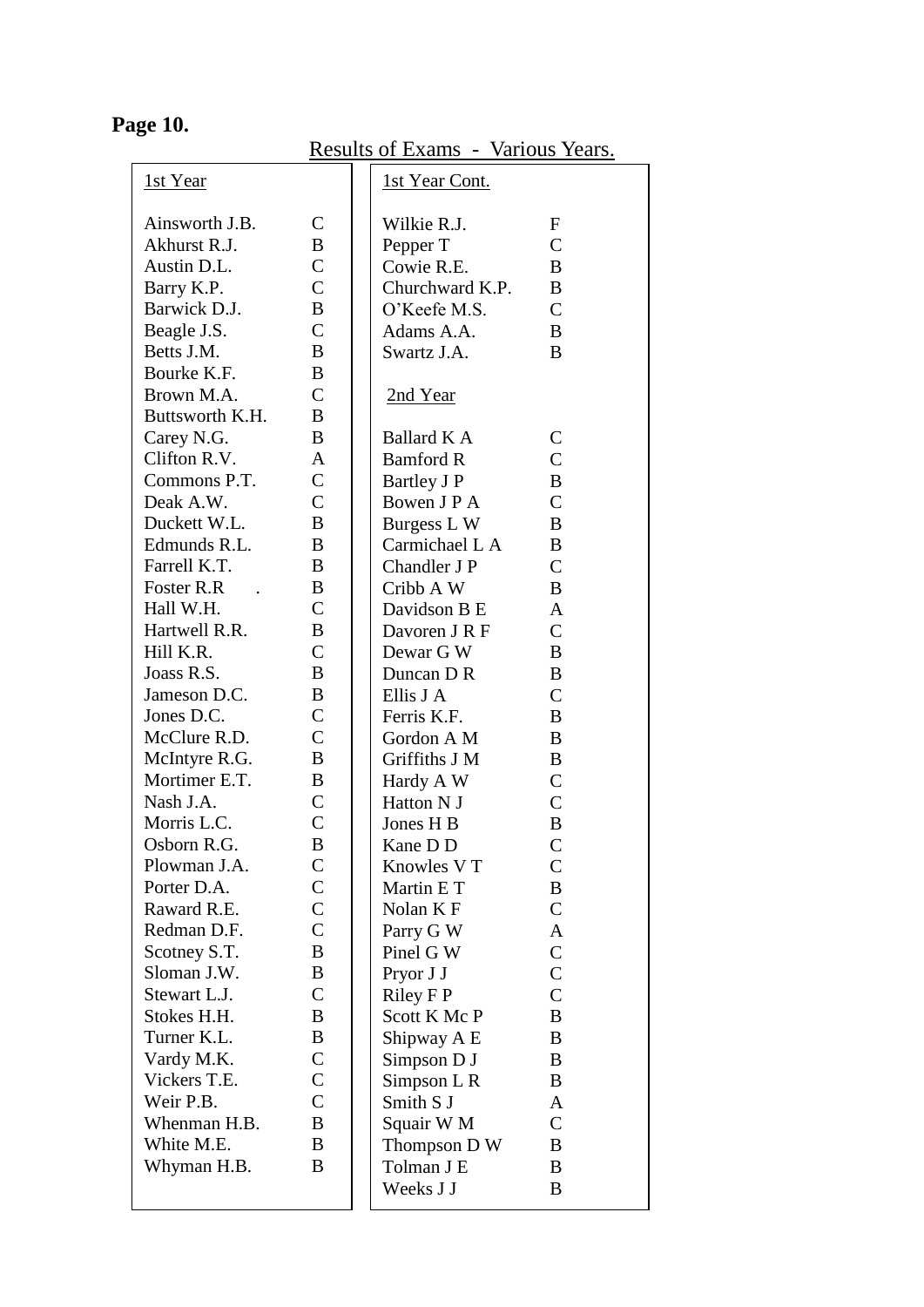| 2nd Year Cont.   |                    |
|------------------|--------------------|
| Wellspring L J   | B                  |
| Wilson G H       | $\overline{C}$     |
| Wills D A        | B                  |
| Wright J F       | $\overline{C}$     |
| Young A A        | $\overline{C}$     |
| <u>3rd Year</u>  |                    |
| Anderson S E     | B                  |
| Anning R         | B                  |
| <b>Batterham</b> | B                  |
| <b>Bridges</b>   | $\overline{C}$     |
| <b>Briggs</b>    | B                  |
| Brownjohn        | B                  |
| Clark R S        | B                  |
| Cogar RT         | $\overline{C}$     |
| Cook             | $\overline{C}$     |
| Cooper L J       | B                  |
| <b>Cotton RD</b> | $\overline{C}$     |
| Davies J A       | $\overline{A}$     |
| Dicker J W       | B                  |
| Dimmick LW       | $\overline{C}$     |
| Dogger S W       | B                  |
| Donavon K H      | B                  |
| Eldridge S W     | $\overline{C}$     |
| Ellis N E        | B                  |
| Field L          | $\overline{C}$     |
| Hagan J D        | B                  |
| Hallahan T A     | Β                  |
| Hobson G W       | $\overline{\rm C}$ |
| Johnson K J      | $\overline{C}$     |
| Johnson K J      | B                  |
| Kates L W        | $\overline{C}$     |
| Lamb G A         | B                  |
| Leal H L         | B                  |
| McInerney J H    | $\overline{\rm C}$ |
| McKinney R R     | $\overline{C}$     |
| McLaren W J      | B                  |
| McNabb D D       | B                  |
| Mason R J        | B                  |
| Mathieson K J    | B                  |
| Mellor J H       | B                  |
| Middleton L N    | B                  |
| Moorer J H       | $\overline{C}$     |
| Murphy K F       | B                  |

| 3rd Year Cont.                                                                                                                                                                                                                                                                                                                                                                                                                                                             |                                                                                                                                                                                                                                                                                                                                                            |
|----------------------------------------------------------------------------------------------------------------------------------------------------------------------------------------------------------------------------------------------------------------------------------------------------------------------------------------------------------------------------------------------------------------------------------------------------------------------------|------------------------------------------------------------------------------------------------------------------------------------------------------------------------------------------------------------------------------------------------------------------------------------------------------------------------------------------------------------|
| Murray K E<br>Nimmo R H<br>Paddison N J<br>Philp W L<br>Relph A J<br>Rogan J W<br>Rothwell FW<br><b>Stokes R B</b><br>Stain R J<br>Wall R J<br>Baxter B W<br>Bruce G R<br>Collison A<br>Cusack F P<br>Gainsford E S<br>Lord C J<br>Pool D C<br><b>Ravallion R G</b><br>Seddon A K<br>Simpson G B<br>Lourey G P<br>Meredith J F<br>Renneberg E J<br><b>Brook T J</b><br>Casey A G<br>Kelly N J<br>Murphy L J<br>O'Conner L J<br>Thwaites D A<br>Knowles A F<br>O'Reilly M P | B<br>B<br>B<br>$\overline{A}$<br>B<br>B<br>$\overline{A}$<br>B<br>B<br>B<br>$\overline{C}$<br>$\overline{C}$<br>$\overline{C}$<br>B<br>B<br>B<br>B<br>$\overline{C}$<br>$\overline{C}$<br>B<br>$\overline{C}$<br>$\overline{C}$<br>B<br>$\overline{C}$<br>$\overline{C}$<br>$\overline{C}$<br>B<br>$\overline{C}$<br>$\overline{C}$<br>Ċ<br>$\overline{C}$ |
| <u>4th Year</u><br>Ashburn R J<br>Bate N A<br>Coates W <sub>C</sub><br>Crowley A F<br>Daly W K<br>Darby W E<br>Garrard B L<br>Giddy J F<br>Gregory R J<br>Guy L<br>Halliban J G                                                                                                                                                                                                                                                                                            | B<br>$\overline{A}$<br>$\overline{C}$<br>B<br>$\overline{C}$<br>$\overline{A}$<br>B<br>$\overline{C}$<br>B<br>$\overline{C}$<br>B                                                                                                                                                                                                                          |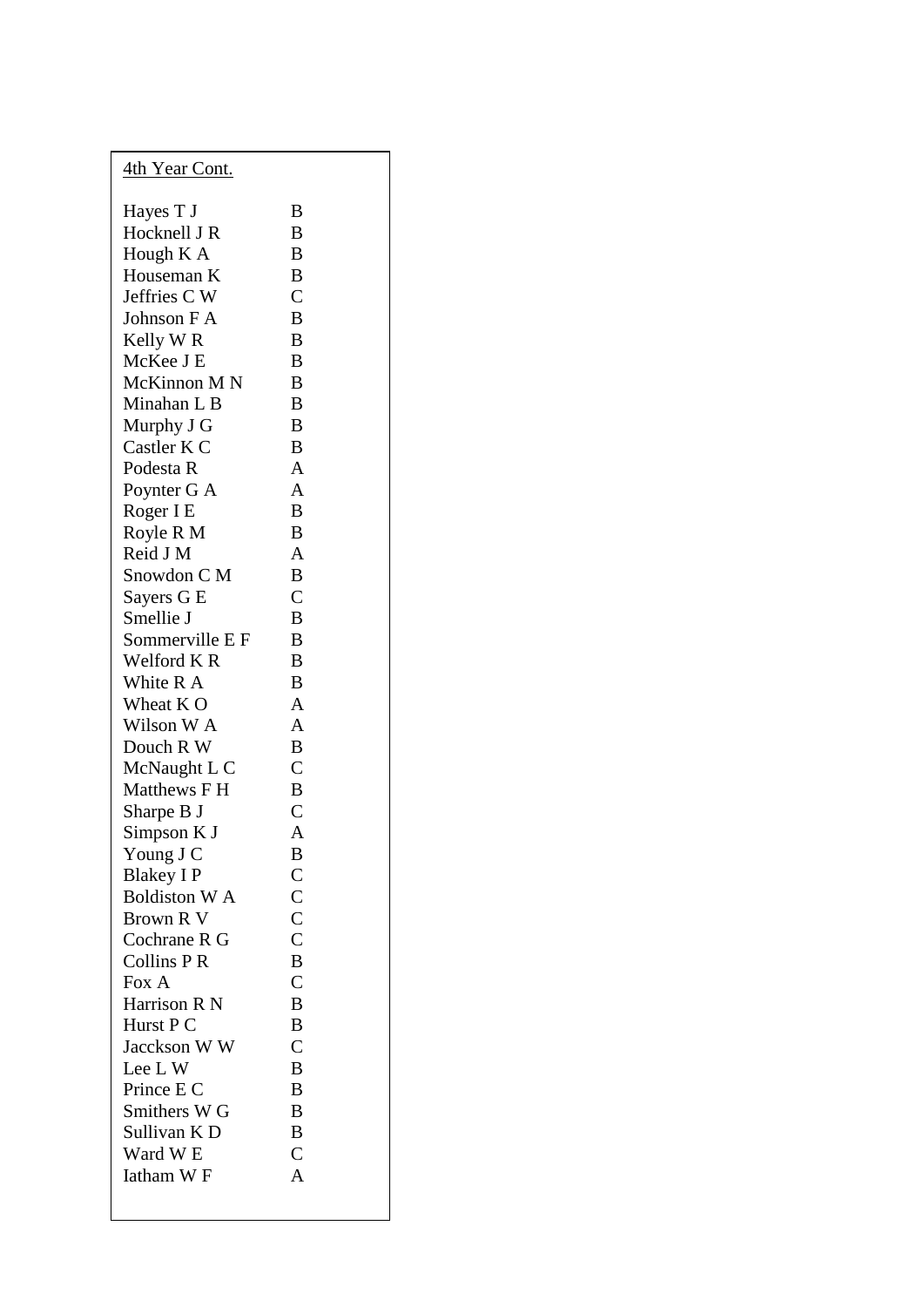## **Page 12.**

## **Graduation**

The overall examination results for the trainees who recently graduated from the College are shown below. The orders of passes are as follows:-

Technical College / Training College Year Year 1st., 2nd., 3rd., / 1st., 2nd., 3rd., 4rd., 5th.

# **Equipment**

| <b>Bamford J</b>       | <b>BBC/BCCBC</b>  | Midgely A J           | ABA/AAAAA        |
|------------------------|-------------------|-----------------------|------------------|
| Bergman D F            | EAB/AABAA         | Moot G                | EAA/ABBAA        |
| Best J F               | <b>BBC/BCCBB</b>  | Morris J E            | <b>BPP/CCCBA</b> |
| Bowker J W             | <b>BBC/AABAA</b>  | Neilson G H           | <b>ABA/BBBB</b>  |
| Bradney W <sub>L</sub> | PAA/AABAA         | O'Brien J             | ABB/ABBAB        |
| <b>Broughton K G</b>   | <b>CCB/CPCBA</b>  | O'Hara R R J          | <b>BBC/BBBAB</b> |
| Casey J L              | ABB/ABBAA         | Perry CD              | <b>BBA/BCBAB</b> |
| Chapman P E            | <b>BBC/BCBBC</b>  | Pitt G F              | <b>EBC/BCBBA</b> |
| Connolly A J           | <b>BBB/BCBAA</b>  | Robinson G A          | BAP/BCCAA        |
| Cottle A N             | <b>BBB/BCBAB</b>  | Rennie A M            | <b>BAA/BBBAA</b> |
| Connell K J            | <b>BBC/CPCBCC</b> | Rosser W <sub>C</sub> | <b>BBC/AAAAA</b> |
| Croft J S              | ABB/AABAA         | Short J D             | <b>ABC/BBBAA</b> |
| Davie R E              | <b>BBC/CCBAB</b>  | Sims J W              | ABB/BBCAA        |
| Egan P J               | <b>BPB/BBCAB</b>  | Strong $R G$          | <b>BCC/CCCCB</b> |
| Frost WJ               | <b>BBC/BCCAB</b>  | Smith R G             | <b>BBP/BCCBB</b> |
| Gill J W               | <b>ABC/BCCBB</b>  | Smith N J             | <b>BPP/CPCBB</b> |
| Gibson N C             | AAB/AABAB         | Strachan R J          | <b>BBC/BCCBC</b> |
| Gordon E J             | <b>BBC/BBAAA</b>  | Stevens L R           | AAA/AABBA        |
| Gregory K G            | <b>BBB/CCCAB</b>  | Stokes J L            | <b>BBC/BBCAA</b> |
| Godsen P               | <b>BBB/BBBBB</b>  | Tandy A C             | <b>BCC/BBCAA</b> |
| Harding G A            | <b>BPC/BPCBB</b>  | Webb J L              | <b>BBC/BCCBB</b> |
| Heading C R            | <b>BPB/BABBA</b>  | Whybourne J C         | AAA/AAAAB        |
| Hill G A               | PPA/BBAAB         | Wright S W            | PPC/BCPAB        |
| Hickey J J             | <b>BBC/BCBAA</b>  | Yarrington W S        | <b>BBC/BBCBB</b> |
| Hughes T M             | <b>BBC/BCBBA</b>  | Piper J E             | <b>BBB/AAA</b>   |
| Joyce A H              | <b>AAA/AACAB</b>  |                       |                  |
| Kermode R L            | <b>BBC/CCCAB</b>  |                       |                  |
| King J W               | <b>BBC/BCBAA</b>  |                       |                  |
| Kifford T C            | <b>BBB/CCBBA</b>  |                       |                  |
| Laing J A              | <b>BPB/ACCBA</b>  |                       |                  |
| Lamb M M               | <b>BBB/BCCAB</b>  |                       |                  |
| McCarthy J F           | AAB/ABBAB         |                       |                  |
| McCarthy T N           | EBB/AAAAA         |                       |                  |
| McNeil L B             | <b>BBB/AABAA</b>  |                       |                  |
| McShane A J            | <b>EBC/BPCBB</b>  |                       |                  |
| Maslen A R             | EBC/BBBAA         |                       |                  |
| Mathews H J            | <b>BBP/CCCAB</b>  |                       |                  |
| <b>Metcalf R</b>       | <b>BBC/CCCBC</b>  |                       |                  |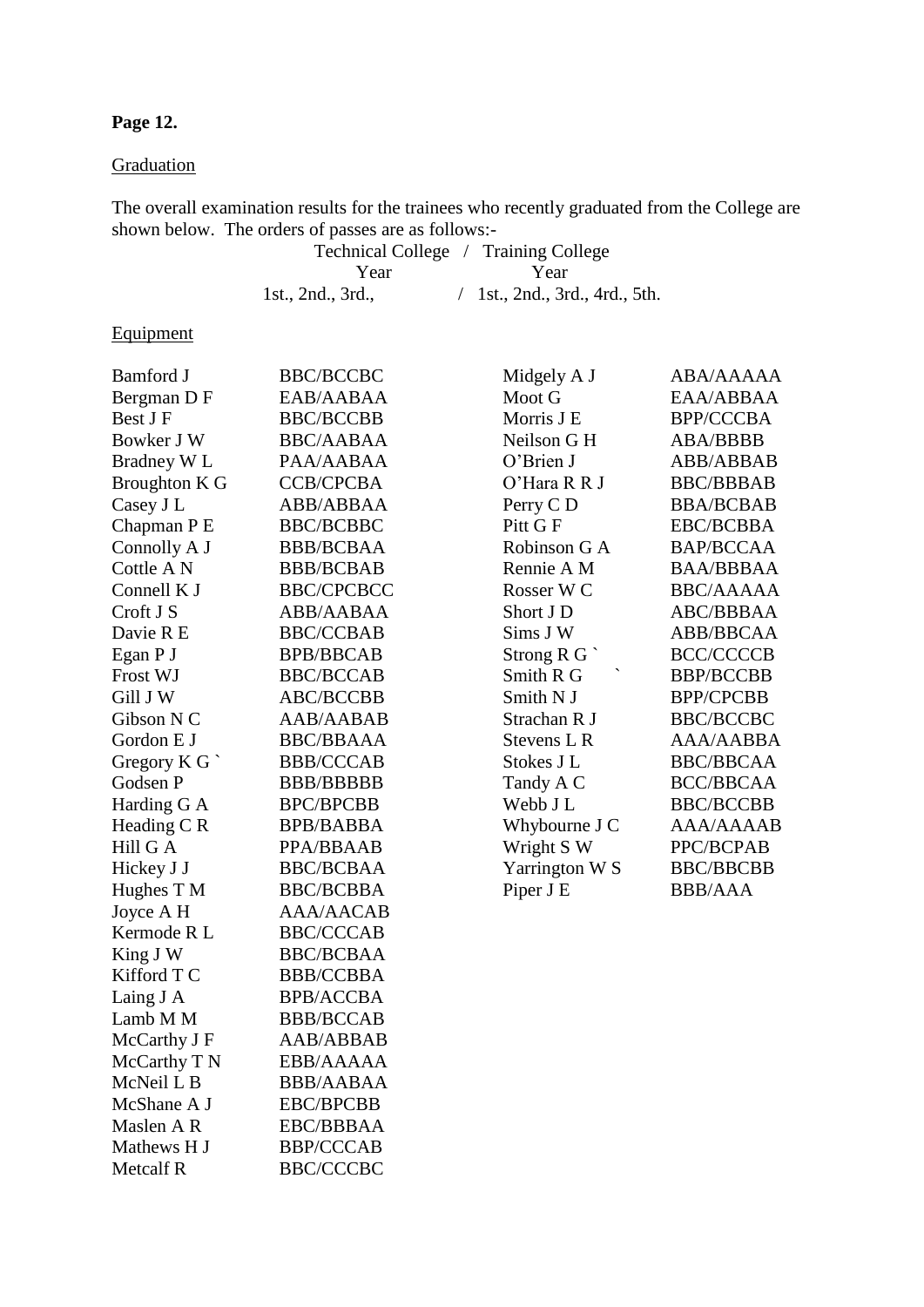## **Page 13.**

Transmission

| Barker R C          | BBB/BBCAA        |
|---------------------|------------------|
| Chapman L J         | ECB/BCAAA        |
| Derrin J            | BBB/BABAA        |
| Dolan W G           | CCA/BABAA        |
| Harris G R          | ABB/ABBBB        |
| Houseman C J        | CCA/BBAAA        |
| Humbley N L         | <b>CBB/BABAA</b> |
| Levett C.L          | <b>CBA/BBBBB</b> |
| Morgan G L          | <b>BCB/AABAA</b> |
| Overton A J         | CCB/BBBAA        |
| <u>Telegraphs</u>   |                  |
| Brick E J           | CBB/BBCPB        |
| Muldoon K J         | CCC/BBAPA        |
| Roger G M           | AAA/BBAPA        |
| <b>Machine Shop</b> |                  |

| Brown D W | <b>BBBPP</b> |
|-----------|--------------|
| Casey K J | ABBPP        |
| Muir D J  | <b>BBPAP</b> |

Electric Light and Power

Purkiss A E CBAA/ABBPB

### 1948 Prize Winners.

The undermentioned trainees were successful. In carrying off the prizes, which were presents to the first and second trainees in each year. The prizes, two guineas for first and half a guinea for second, were kindly donated.

### Fifth Year

1st. Prize. Presented by the Postal Tele-Technicians Association. A R Maslen

2nd. Prize. Presented by the Postal Tele-Technicians Association. J L Casey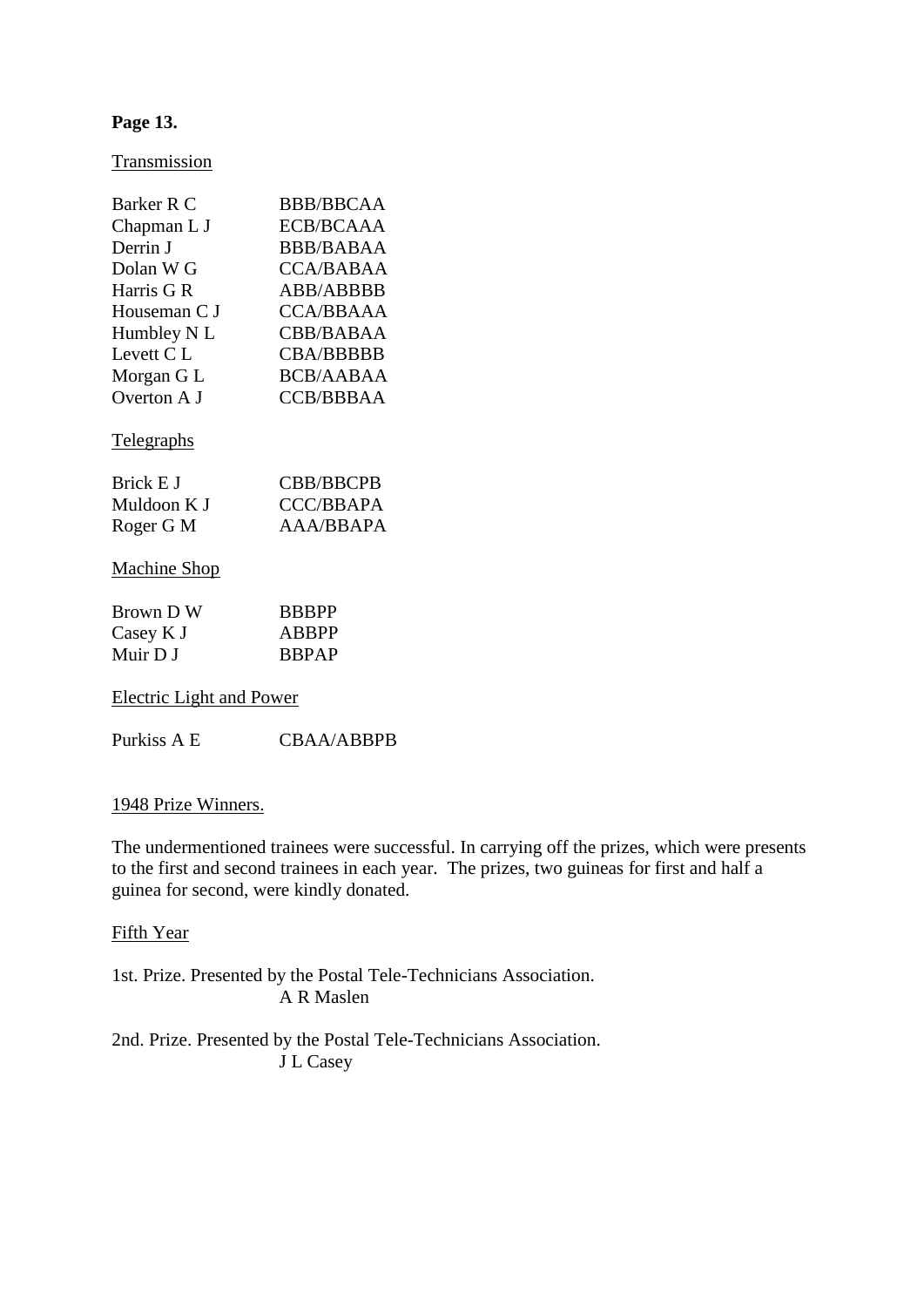## Second Year

1st. Prize. Presented by Engineering College Branch of the Postal Institute.

B E Davidson

2nd. Prize. Presented by Engineering College Branch of the Postal Institute.

D A Wills

### First Year

1st. Prize. Presented by Mr G Buckland, Divisional Engineer Training. R V Clifton

2nd Prize. Presented by Engineering College Branch of the Postal Institute. R L Edmunds

Third Year

2nd. Prize. Presented by the Postal Tele-Technicians Association. J A Davies

Fourth Year

1st. Prize. Presented by the Postal Tele-Technicians Association. J M Reid

2nd. Prize. Presented by Engineering College Branch of the Postal Institute.

K J Simpson

Third Year

1st. Prize. Presented by Mr. G Farquhar, Acting Engineer, Western Division. F W Rothwell